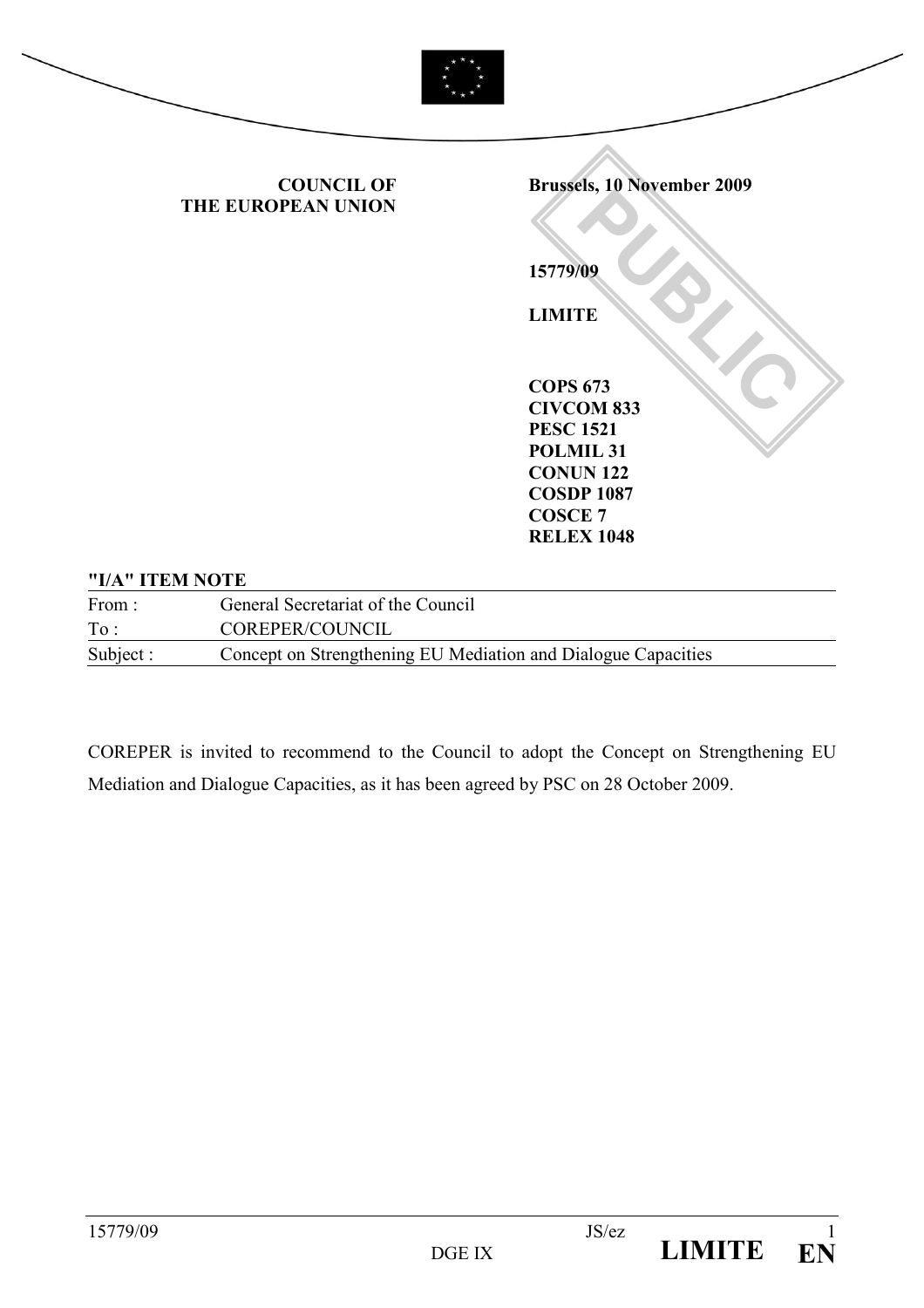# Concept on Strengthening EU Mediation and Dialogue Capacities

# I. Introduction

### 1. Rationale and overall aim

The EU, as a global actor committed to the promotion of peace, democracy, human rights and sustainable development, is generally seen as a credible and ethical actor in situations of instability and conflict and is thus well placed to mediate, facilitate or support mediation and dialogue processes. While mediation is not a new area to the EU, a more coordinated and focused approach will enhance the EU's ability to play a more active international role in this area.

This joint Council and Commission Concept provides a policy basis for EU engagement in the area of mediation and dialogue, and makes concrete proposals on how to strengthen the Union's capacity and support to EU and EU-backed mediators. Based on the tasking by the Political and Security Committee of 31 July 2009, this Concept is part of the follow-up and implementation of the European Security Strategy (ESS) of 2003 and the SG/HR's 2008 Report on the Implementation of the ESS, both of which refer to the EU engagement in the area of mediation and dialogue. This is in line with the broader EU engagement in the area of conflict prevention set out in the Göteborg Programme for the Prevention of Violent Conflicts of 2001 and the European Commission Communication on Conflict Prevention of 2001.

The ESS underlines the relevance of "preventive engagement" and the need to use all conflict prevention instruments at the EU's disposal "including political, diplomatic, military and civilian, trade and development tools". The SG/HR's Report on the Implementation of the ESS explicitly acknowledges the need to "expand (the EU's) dialogue and mediation capacities".

# 2. Definitions

Mediation is a way of assisting negotiations between conflict parties and transforming conflicts with the support of an acceptable third party. The general goal of mediation is to enable parties in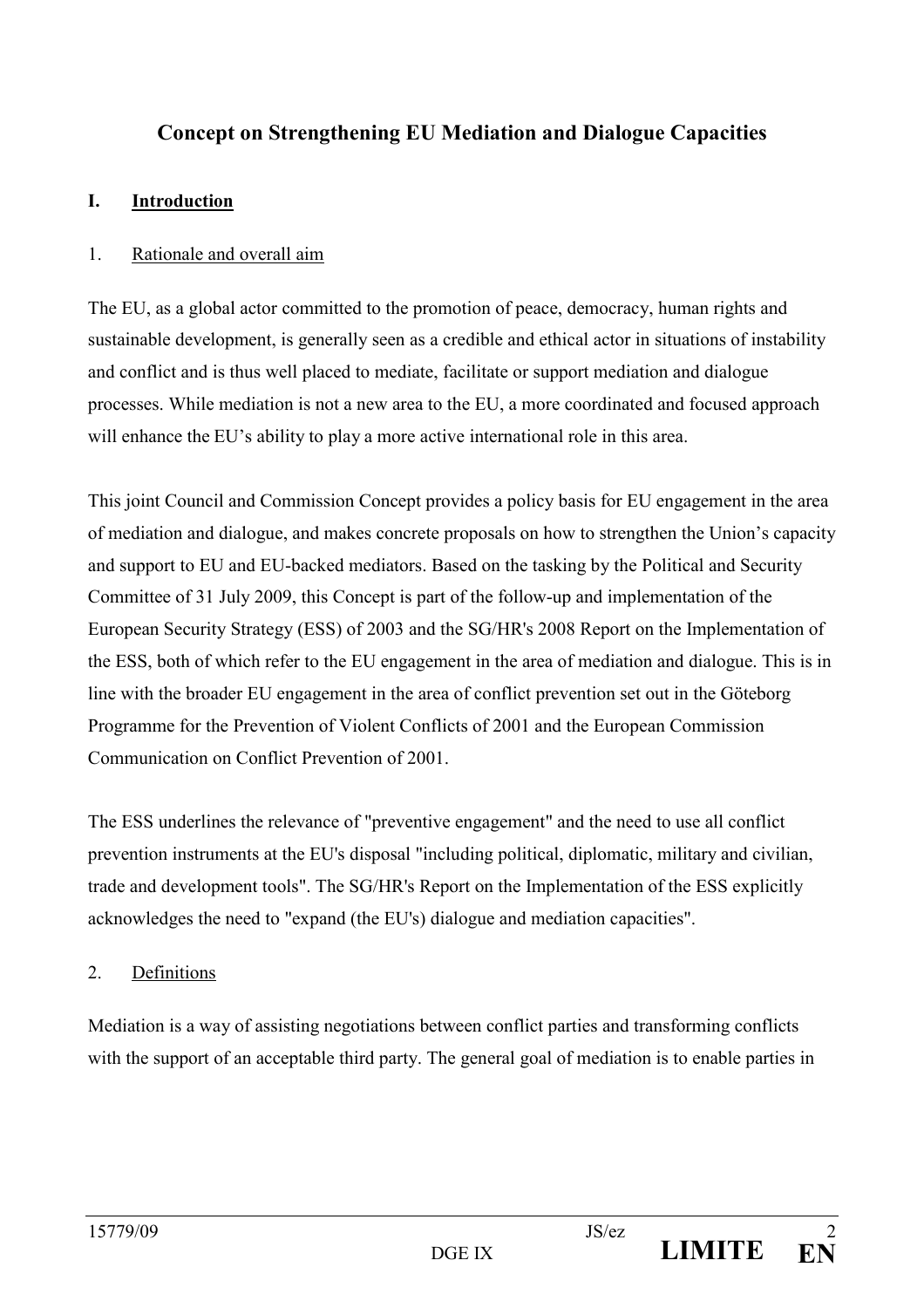conflict to reach agreements they find satisfactory and are willing to implement. The specific goals depend on the nature of the conflict and the expectations of the parties and the mediator. A primary goal is often to prevent or end violence through cessation of hostilities or cease fire agreements. In order to ensure peace and stability in the long-term, mediation should be cognisant of and, as appropriate, address the root causes of conflict.

Mediation is usually based on a formal mandate from the parties to a conflict, and the mediator gets involved both in the process and substance of the negotiations by making suggestions and proposals. Facilitation is similar to mediation, but less directive, and less involved in shaping the substance of the negotiations.

Dialogue<sup>1</sup> is an open-ended process which aims primarily at creating a culture of communication and search of common ground, leading to confidence-building and improved interpersonal understanding among representatives of opposing parties which, in turn, can help to prevent conflict and be a means in reconciliation and peace-building processes. Successful dialogue can de-escalate conflict and render more formal mediation unnecessary.

Mediation, facilitation and dialogue thus are distinct but closely related and complementary tools for dealing with conflicts and crises. They have in common that they apply third party assistance to support communication between the conflict parties and, in doing so, use similar communication techniques and methods. The dividing lines between these tools are not always clear, as conflict prevention and peace processes may move back and forth between them. Unless indicated otherwise, this Concept uses the term mediation in a broad sense which is meant to include also dialogue and facilitation processes.

# II. EU and mediation

### 1. Mediation as an EU policy tool

Mediation is an effective and cost-efficient instrument for conflict prevention, transformation and resolution. It is a relevant feature of crisis management at all stages of inter- and intra-state

 $\frac{1}{1}$ 

Dialogue in this context differs from the institutionalized Political Dialogue which the EU conducts with partner countries. Political Dialogue can, however, provide entry points for dialogue and mediation processes aiming at conflict prevention and resolution.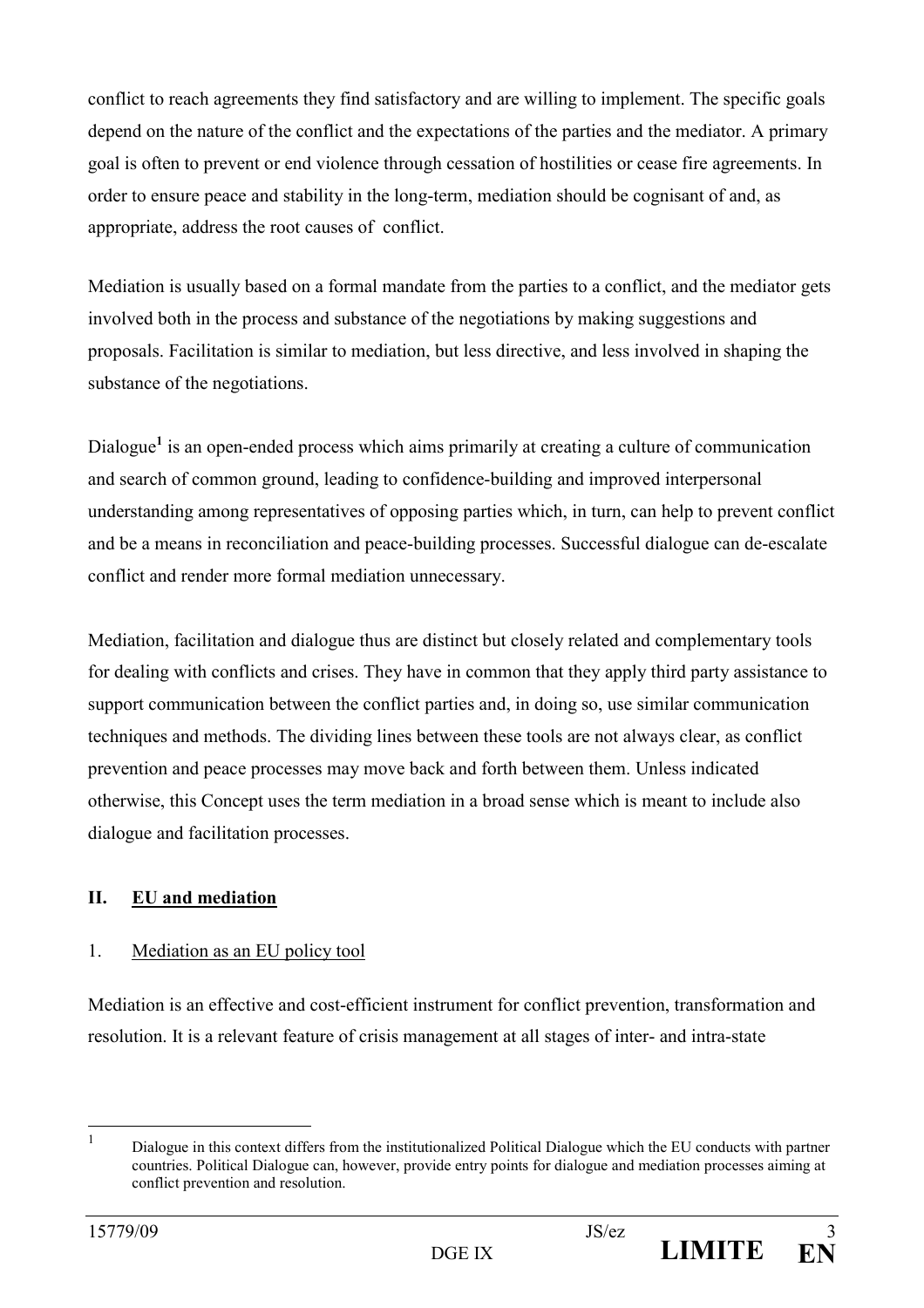conflicts: before they escalate into armed conflict, after the outbreak of violence, and during the implementation of peace agreements.

The EU is engaged in the entire spectrum of mediation, facilitation and dialogue processes. While, in practice, mediation is thus already an integral part of EU external action, the EU has so far used this tool in a rather ad-hoc fashion. On the basis of this Concept the EU aims to develop a more systematic approach to mediation and to strengthen its mediation support capacity which will allow it to contribute in a more efficient and effective way to preventing and resolving conflicts.

The EU will strive to establish and promote the use of mediation as a tool of first response to emerging or ongoing crisis situations. Mediation could also be mainstreamed into other EU conflict prevention and crisis management activities, wherever relevant.

### 2. EU as an actor in mediation

The EU has a lot to offer as an actor in mediation. It brings value added and creates new entry points for peace initiatives through its political and financial weight and its comprehensive approach to conflict prevention and resolution, involving CFSP/ESDP and Community instruments. The EU is in an excellent position to provide incentives to the conflict parties and can rely on its wide field presence. Mediation processes and, subsequently, the implementation of peace agreements have been and will, where necessary, continue to be supported through the full range of civilian and military crisis management instruments as well as trade and development tools available to the EU. This requires effective co-ordination and communication between all relevant EU actors to ensure that the EU can respond quickly to rapidly evolving situations. The PSC plays a particularly important role in this co-ordination.

Various EU actors (SG/HR, Presidency, European Commission, EUSRs, ESDP missions and European Commission Delegations) can be and have been involved in EU mediation activities (such as those leading to the Ohrid Framework Agreement of 2001 or the Aceh Peace Agreement of 2005).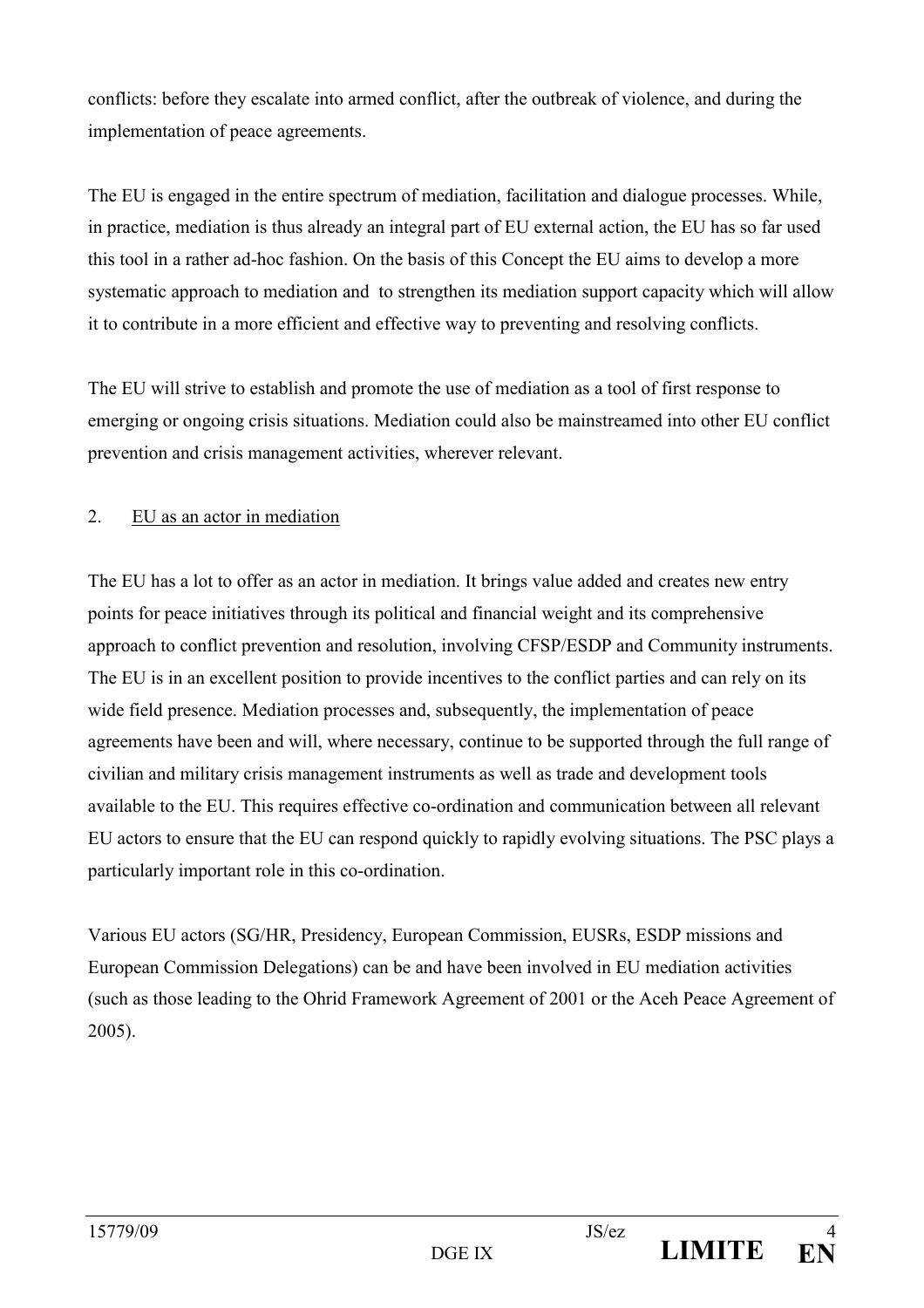EUSRs often play a visible role in EU mediation activities and their mandates include a host of mediation- and dialogue-related tasks: supporting stabilisation and conciliation processes, contributing to initiatives leading to settlement of conflicts and to negotiation and implementation of peace and cease fire agreements, facilitating and maintaining close contact with all the parties, etc. Mediation and/or support to mediation processes lead by others should, where relevant, constitute an explicit part of the mandates of EUSRs dealing with acute or emerging crisis situations.

EUSR teams need to be given appropriate training opportunities in the area of mediation and should, where relevant, include individuals who have experience and expertise in mediation. Training should be developed taking into account the broad set of skills needed, given that mediation efforts may involve a wide range of tasks.

The EU needs to develop arrangements which allow it to respond rapidly to conflict situations in which opportunities for mediation exists. The SG/HR, EUSRs, ESDP missions, Commission Delegations, the Presidency and Member States' diplomatic representations should facilitate early EU mediation involvement. The need to establish a flexible and useable roster of experts in mediation processes and related thematic areas and to make provisions for appropriate deployment mechanisms will be explored. Synergies should be sought with Civilian Response Teams and Security Sector Reform pools.

In addition to EU involvement at the highest political level, ESDP missions, Commission Delegations, and the Presidency are frequently engaged with local political and civil society actors in activities of a mediating and confidence-building nature. Mediation training should be offered to ESDP-missions and Commission Delegations, where relevant. These EU activities on the ground play an important role in consolidating and sustaining peace processes and their outcomes, inter alia by strengthening the rule of law and democratic governance, promoting DDR/SSR, supporting confidence-building measures, and establishing a link between processes at the government and community levels. By supporting local mechanisms for mediation and dialogue, these EU activities on the ground help transform relationships between conflict parties, leading to genuine and sustainable solutions in conflict-prone environments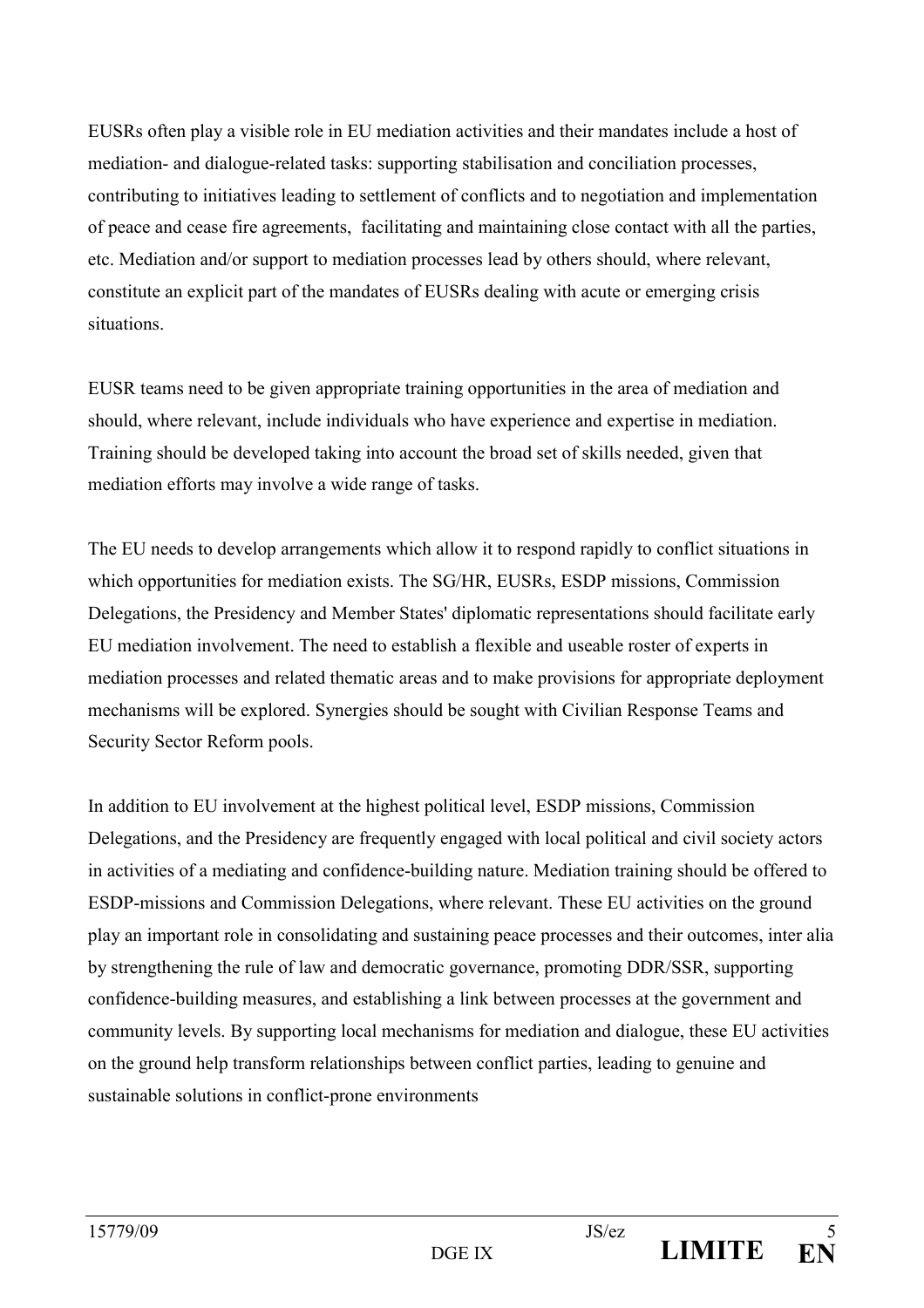### 3. Types of EU mediation involvement

In addition to acting as a mediator itself, be it as a lead- or as a co-mediator, the EU can and will continue to play an active role in other, equally important aspects of mediation:

- Promoting mediation: Based on its own experience as a peace project and its engagement for human rights and the rule of law, the EU is a credible promoter of dialogue and mediation as a non-coercive response to tensions and conflict.
- Leveraging mediation: Given its political weight and financial resources, the EU can, as appropriate, provide diplomatic leverage (e.g. as part of a group of friends) and/or economic credence to mediation processes and support follow-up to their outcome through the full range of civilian and military crisis management instruments and EU policies and instruments in the fields of trade, development and crisis response.
- Supporting mediation: The EU can facilitate effective mediation processes led by other actors through capacity building, training, logistical support and the provision of expertise to mediators and conflict parties. This support needs to be well co-ordinated with all actors involved in order to avoid duplication of efforts and fully draw on EU comparative advantages.
- Funding mediation: The EU will continue to provide financial support to formal, informal and grassroots mediation processes.

# 4. Guiding principles

### (a) Coherence

Mediation initiatives need to be guided by the principle of policy coherence and undertaken in the broader context of EU policy objectives in external relations.

# (b) Comprehensiveness

Mediation is part of the EU's comprehensive toolbox in the area of conflict prevention and crisis management. There are strong linkages and synergies between mediation and other tools available to the EU. Early mediation initiatives in a preventive context can, if successful, pre-empt the need for more expensive ESDP (or UN peacekeeping and peace-building) missions. Appropriate and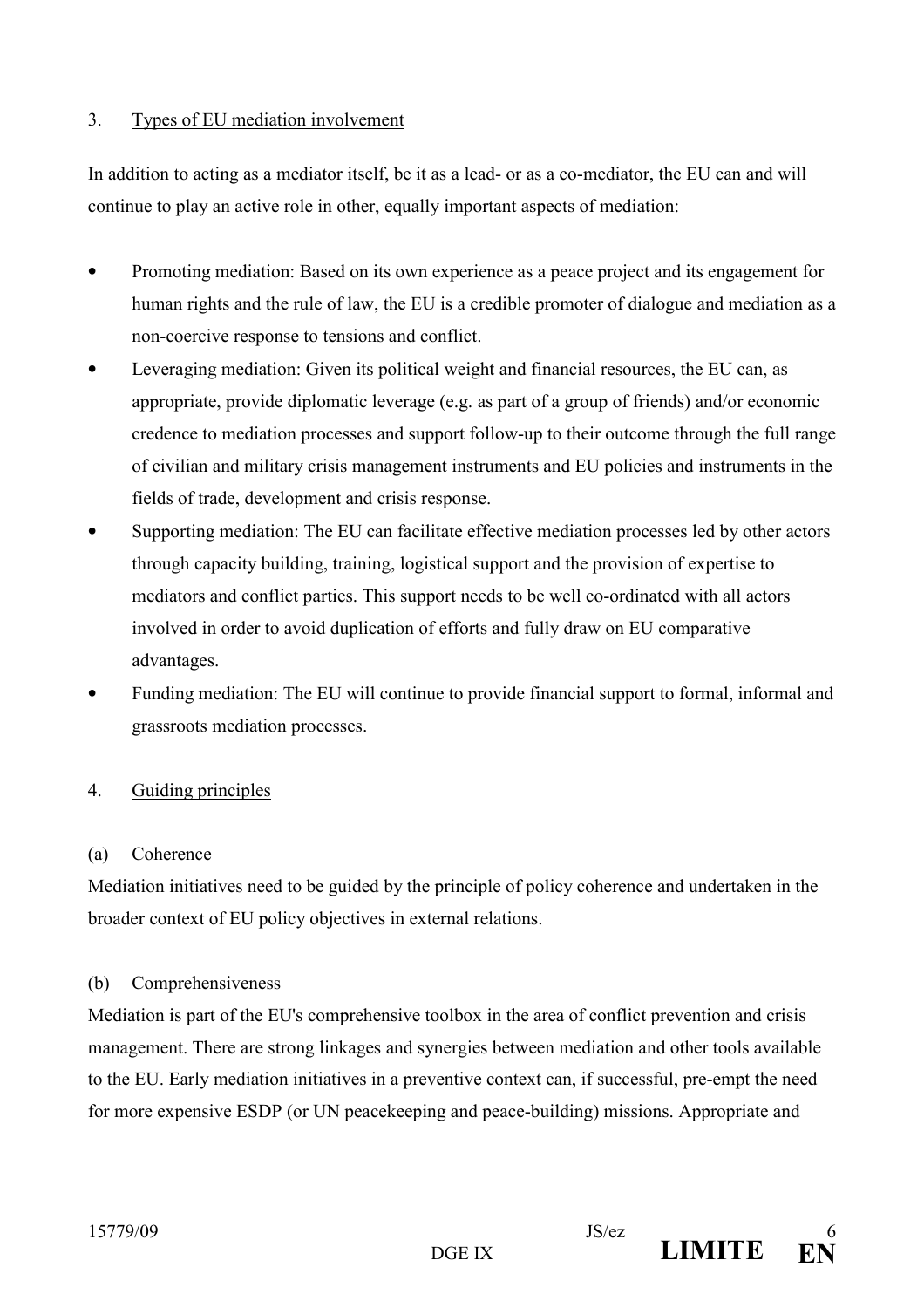well coordinated EU mediation capacities in the field - both in the work of EC Delegations and in the context of ESDP missions - serve as a useful means of fostering political reconciliation, strengthening the rule of law and facilitating the implementation of peace agreements and thus also contribute to early exit of ESDP missions. The mandates of ESDP missions should therefore continue to include mediation-related tasks, as appropriate.

The EU will continue to be involved in mediation processes at various levels – from the governmental to that of local communities - and at different stages - from preliminary talks to the implementation phase of peace agreements. In many parts of the world, the EU has various actors and field presences in place to pursue both a top-down and a bottom-up approach in parallel tracks, which reinforce and inform each other. Building on the EU's engagement at the grassroots level and its emphasis on civil society development, this holistic approach on conflict resolution contributes to the development of a unique and differentiated role for the EU amongst other providers of international peace mediation.

Mediation is also a tool for bridging the gap between early warning and early action in crisis situations. For this to work, ready and flexible resources for facilitating and supporting sustained dialogue and mediation processes need to be available already at an early stage, ideally before the outbreak of violent conflict. At the same time, the EU needs to integrate ongoing mediation-related needs assessments and the identification of possible future mediation needs into its policy analysis and planning processes.

### (c) Assessment of risks

Mediation between conflict parties carries certain political risks. In order to safeguard its credibility, the EU needs to assess these risks carefully, including the proposed timing for mediation, before accepting to become involved in a mediation process. Lack of political will to become engaged, failure to be accepted as a mediator by the conflict parties or potential tensions between the EU's normative commitments in the area of human rights and international law and short-term conflict management objectives may pose additional challenges and prevent the EU from becoming involved in a mediation process. Other actors, including NGOs, may be in a better position to do so and the EU may choose to support their activities.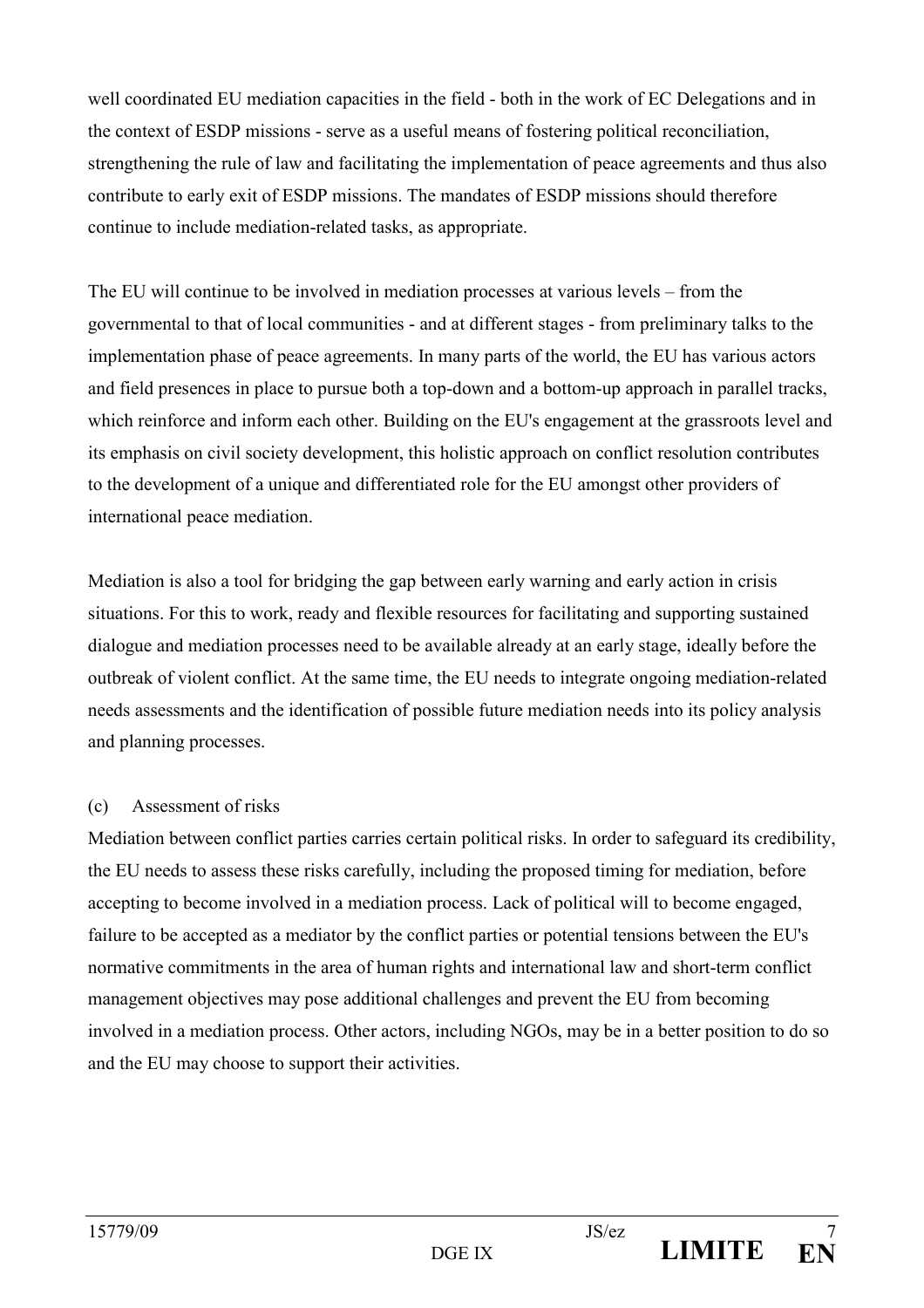#### (d) Transitional justice and human rights

In many cases mediation efforts take place in highly complex contexts, where one or several parties to the conflict have committed serious violations of international human rights and humanitarian law. Issues such as holding human rights violators accountable in justice for their actions, reparations to victims, reintegration of ex child-soldiers, restitution of property and land as well as the return of IDPs and refugees have to be tackled during the peace negotiations and the drafting of peace agreements. Although it is widely acknowledged that it is only through justice to victims that enduring peace can be achieved, there are often tensions between these two objectives, and the EU should consider on a case by case basis how best to support transitional justice mechanisms, including addressing impunity.

EU mediation efforts must be fully in line with and supportive of the principles of international human rights and humanitarian law, and must contribute to fighting impunity for human rights violations. In dealing with this task, the EU needs to take into consideration the international experience and expertise available through the UN, EU Member States and other countries active in mediation, NGOs and research bodies. There is also a need to provide efficient guidance and support to EU-appointed and EU-supported mediators on these issues, including through expert advice.

# (e) Promoting the participation of women

Women's under-representation in mediation processes and peace negotiations as well as the lack of gender expertise in mediation teams seriously limit the extent to which women's experiences of conflict, and consequent needs for justice and recovery, are addressed in these processes. United Nations Security Council Resolutions 1325 and 1820 on women, peace and security constitute an important framework for EU mediation activities, which should at all stages of the process incorporate the principles contained therein<sup>2</sup>. More specifically, the EU should contribute to promoting women's equal and full participation in the prevention and resolution of conflicts, peace negotiations, peace-building, peacekeeping, humanitarian response and in post-conflict

 $\frac{1}{2}$  See also 'Comprehensive approach to the EU implementation of the United Nations Security Council Resolutions 1325 and 1820 on women, peace and security' 15671/1/08 REV 1.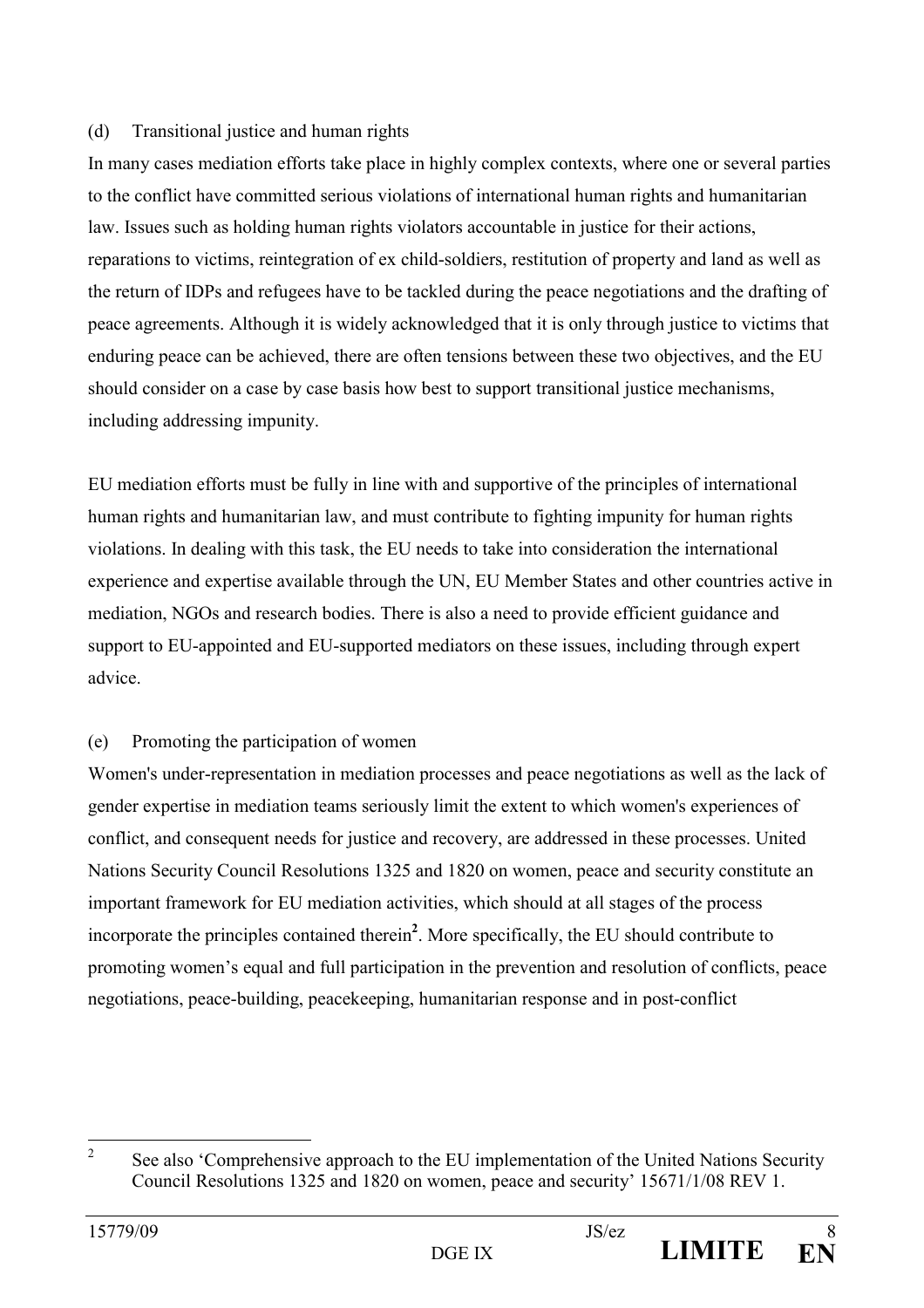reconstruction. Mediation processes must adequately account for sexual violence as well as the need to protect civilians from it and to fight impunity. The EU needs to promote the representation of women and the availability of adequate resources for dedicated mediation gender expertise from an early stage of mediation processes onwards.

### 5. EU cooperation and coordination with other international actors

Given the multitude of potential actors in international peace mediation, close coordination is essential in order to determine who, in a given mediation initiative, would take on the lead role and who would play a supportive role. This decision will have to be taken depending on considerations of comparative advantage for the lead role in a particular case.

The UN is the most important actor in the area of international peace mediation and has, over the years, developed a high level of expertise. The report of the UNSG on "Enhancing Mediation and Its Support Activities"<sup>3</sup> summarises this experience, provides guidance for action and examines future challenges, both for the UN and other actors involved in mediation.

Even though the UN plays a pre-eminent role in international peace mediation, other actors, like the EU, have important roles to play. The EU is a global actor and its political, developmental and security interests go well beyond its neighbourhood. It will therefore continue to offer its mediation (support) services whenever relevant and as part of its comprehensive approach to conflict prevention and resolution. This, of course, needs to be done in full co-ordination with other actors.

The development and consolidation of the EU's mediation capacities and mediation support tools will lead to additional entry points for third party peace mediation and contribute to strengthening the overall capacity of the international community in this area. Regional actors, including the OSCE and the AU, are playing an increasingly active role. In many instances they are the first to respond in mediation cases based on the advantage of being knowledgeable on local and regional dynamics and credible third parties in the regional context. The EU will continue to co-operate closely with the UN and its Mediation Support Unit, including in such areas as training and support to regional organisations in their efforts to strengthen their mediation capacities.

 3 S/2009/189 of 8 April 2009.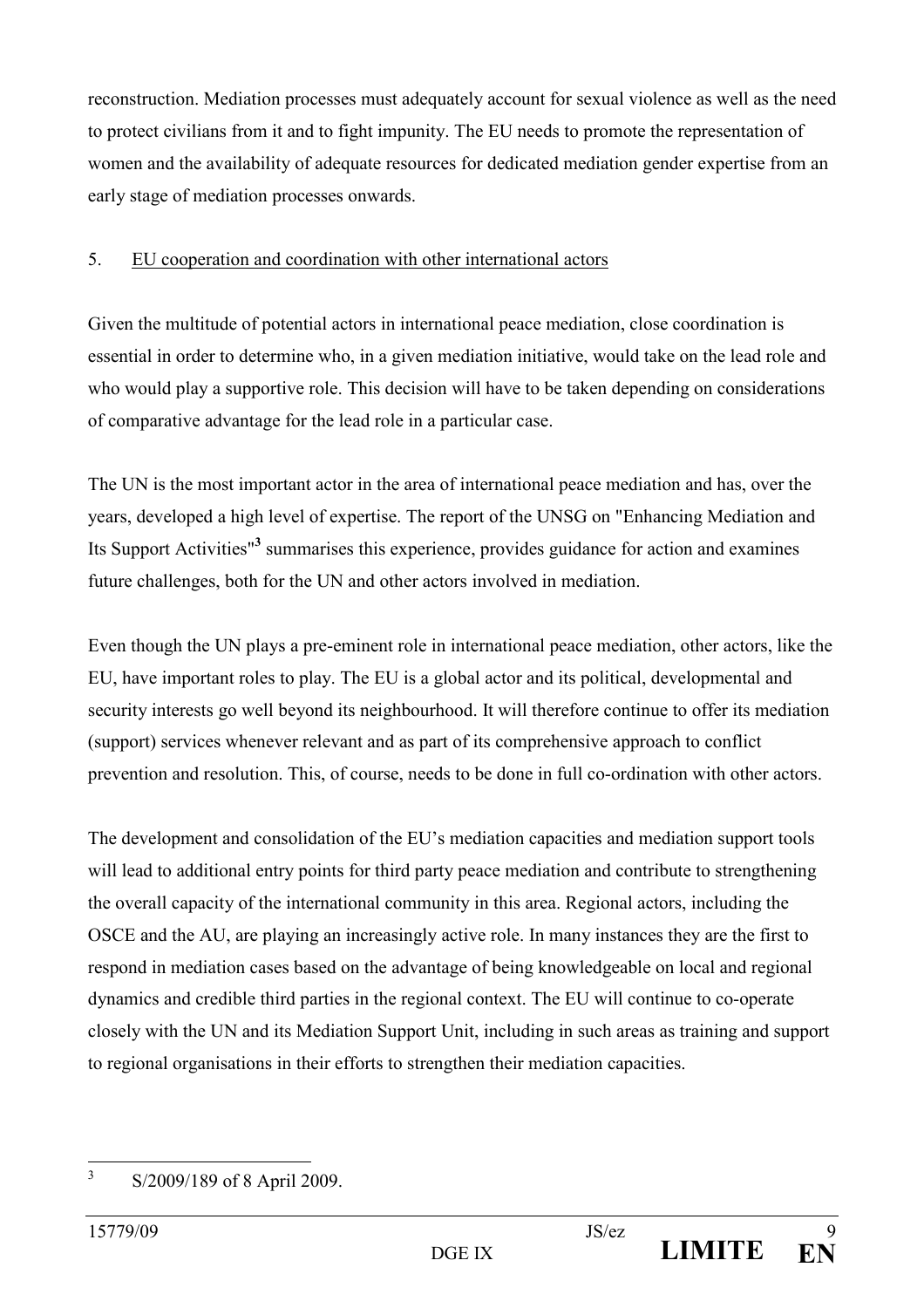### 6. EU financial instruments to support mediation initiatives

The two most relevant financial instruments to currently support mediation activities are the Instrument for Stability (IfS) and the African Peace Facility (APF). The IfS contains a specific facility – the Policy Advice and Mediation Facility – which enables the funding, at relatively short notice, of activities in the context of a particular crisis, e.g. of the UN-Secretary General's Envoy for Myanmar or of the dialogue between the Laos Government and the Hmong diaspora facilitated by an international NGO. Other mediation processes and activities either of a larger financial scale or as part of a wider process are funded under separate IFS financing decisions, e.g. the UN/AU joint mediation support team in Darfur or NGO mediation activities in Mindanao.

The long-term component of the IfS includes the Peace-building Partnership. This Partnership aims to mobilise and consolidate civilian expertise on peace-building issues. With regard to mediation, it is envisaged to support the Stand-by Team of Mediation Experts in the UN Mediation Support Unit to work on the link between natural resources and conflict. The Initiative for Peace-building, which comes under the aegis of the Peace-building Partnership, funds a consortium of civil society organizations working on a series of subject areas including mediation.

The APF provides for support to (inter alia) mediation initiatives by AU and African sub-regional organisations (SROs) and the strengthening of their relevant capacities in this area. More specifically, with a view to ensuring flexible and rapidly accessible funding for first stages of AU/SRO-led mediation activities (as well as preparatory stages for African peace operations), an Early Response Mechanism has been established.

Activities in the area of and related to mediation carried out by the EUSRs and ESDP missions according to their mandates are financed through the respective budgets of the EUSRs and ESDP missions.

# 7. EU mediation support capacities

Mediation processes are often identified with outstanding personalities who play a key and visible role. Mediation is, however, a team effort which requires substantial expertise, knowledge,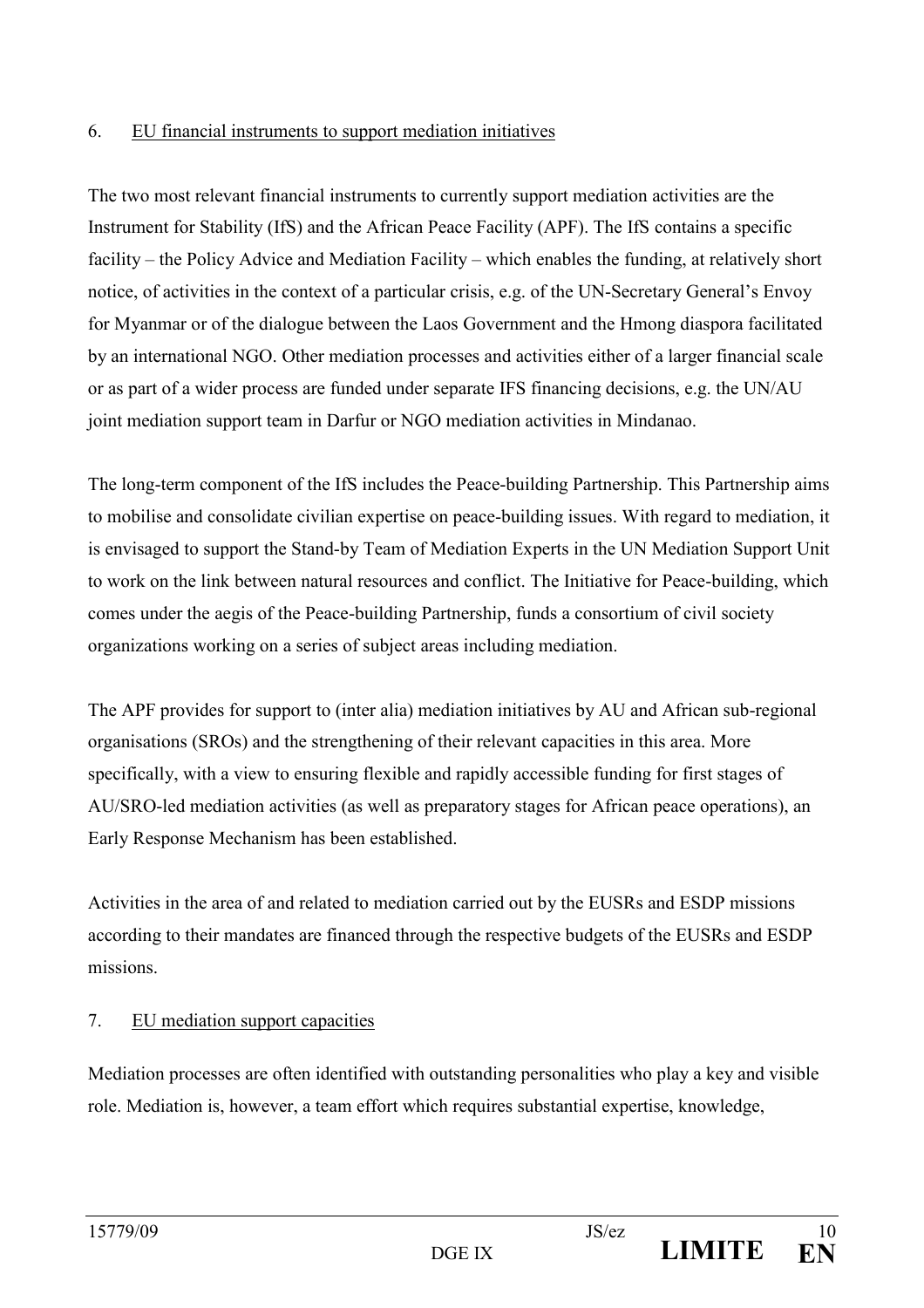technical capacity, engagement at different levels over time as well as co-operation with other actors in order to be effective and to improve its chances of success. Strengthening mediation capacity, as mandated by the ESS, therefore also requires strengthening mediation support capacity. For the EU, this involves provision of operational support to ongoing mediation and dialogue initiatives, assessment of lessons learned, identification of best practices and, as appropriate, the development of guidelines for the EU practice in the area of mediation, developing training and capacity building in the area of mediation as well as networking and co-ordination with other actors in crisis management.

### III. Measures to strengthen EU mediation capacities

When developing its mediation capacities, the EU will make best use of the resources and expertise which are already available in the EU including its Member States, as well as with the United Nations, regional organisation such as the OSCE and the AU, national, local and civil society actors. The initial aim for the EU is to optimise the use of existing tools and instruments in the area of mediation by ensuring close co-operation and co-ordination, internally and with other actors, leading to coherence and complementarity.

### 1. Strategic and horizontal aspects

- The SG/HR, EUSRs, ESDP missions, Commission Delegations, the Presidency and Member States' diplomatic representations should facilitate timely EU mediation involvement or support to mediation initiatives of others.
- The EU needs to ensure policy coherence and coordination between political/diplomatic efforts and financial and other support to mediation and dialogue processes, connecting the EUs high-level engagement with grass-roots initiatives.
- In addition to acting as a lead- or co-mediator, the EU will continue to provide different kinds of mediation support to other actors which, in a specific mediation process, may be in a better position to take the lead.
- Effective support needs to be provided to EU-appointed and EU-backed mediators on how best to contribute to transitional justice mechanisms and to fighting impunity for human rights violations.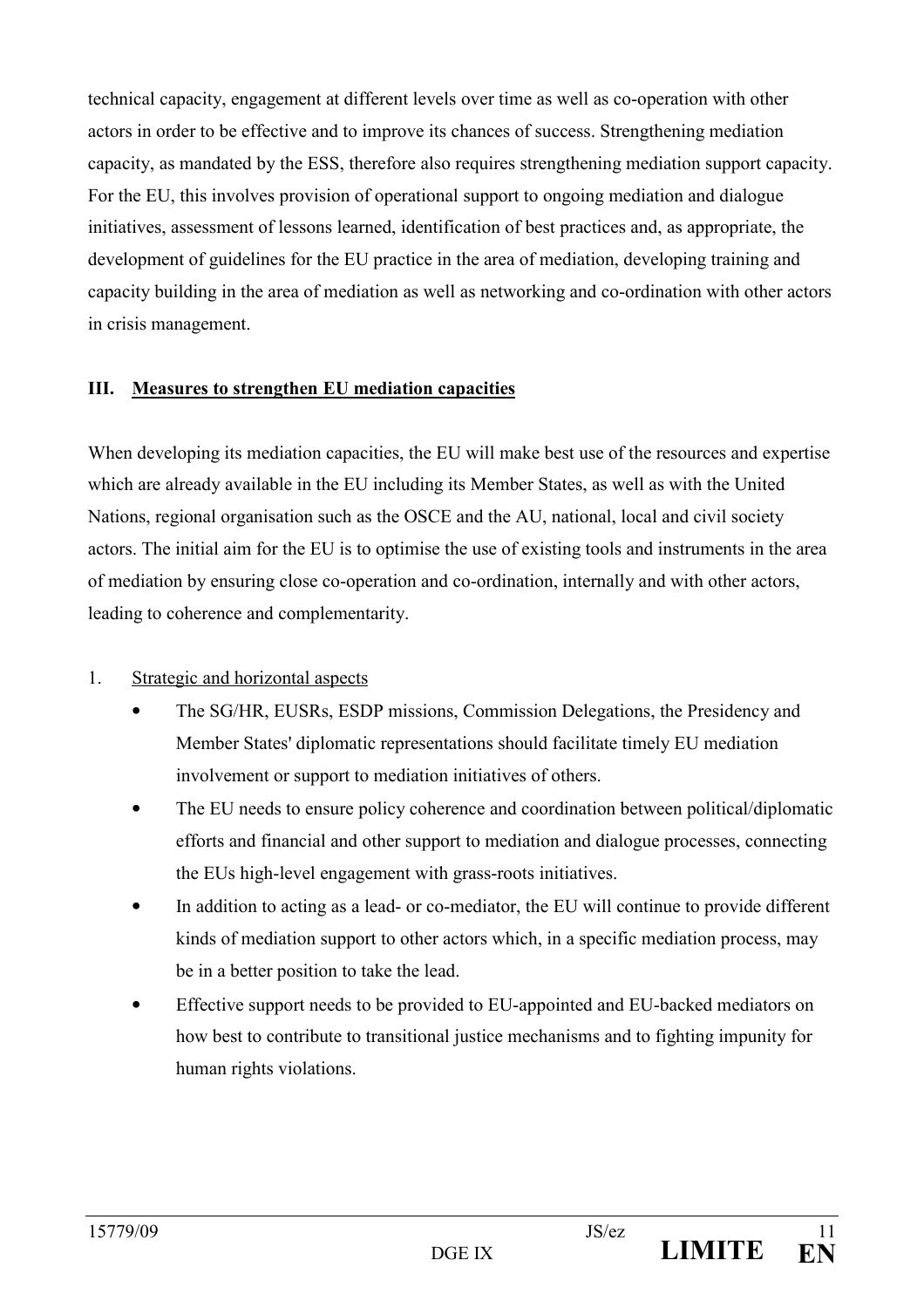- The EU will seek to identify female mediators, promote the representation of women and the availability of gender expertise from an early stage of mediation processes.
- Mediation and mediation support should constitute an explicit part of the mandates of EUSRs dealing with acute or emerging crisis situations, where relevant.
- Mandates of ESDP missions should, where relevant, include mediation-related tasks.

# 2. Operational support

- Financial and logistical support will be provided to EU-appointed and EU-backed mediators, as necessary and feasible.
- Access to expertise on mediation processes and related thematic areas will be made available to EU-appointed and EU-backed mediators (including EUSRs), as necessary, drawing on expertise available in EU institutions, Member States, the UN and other partners, including non-governmental organisations and think-tanks.
- The benefits and the feasibility of establishing a roster of experts in mediation process and related thematic areas, will be explored, possibly in co-operation with the United Nations and other partners. In due course the Secretariat and the Commission will come back to Member States with their findings.

# 3. Training

- Training, capacity-building and coaching opportunities for mediators and their staff as well as key EU actors involved in facilitating and supporting mediation efforts need to be developed and further strengthened, building on and co-operating with existing training practices and opportunities in EU institutions, Member States, the UN and other partners.
- Training opportunities need to take into account the broad set of skills needed, given that mediation efforts may involve a wide range of tasks.
- More in-depth specialized training should be offered to those directly involved in mediation or mediation support whereas basic skills should be included in the training offered to ESDP-missions and Commission delegations.
- Mediation training could be included in the curricula of the ESDC and of relevant national training institutions.